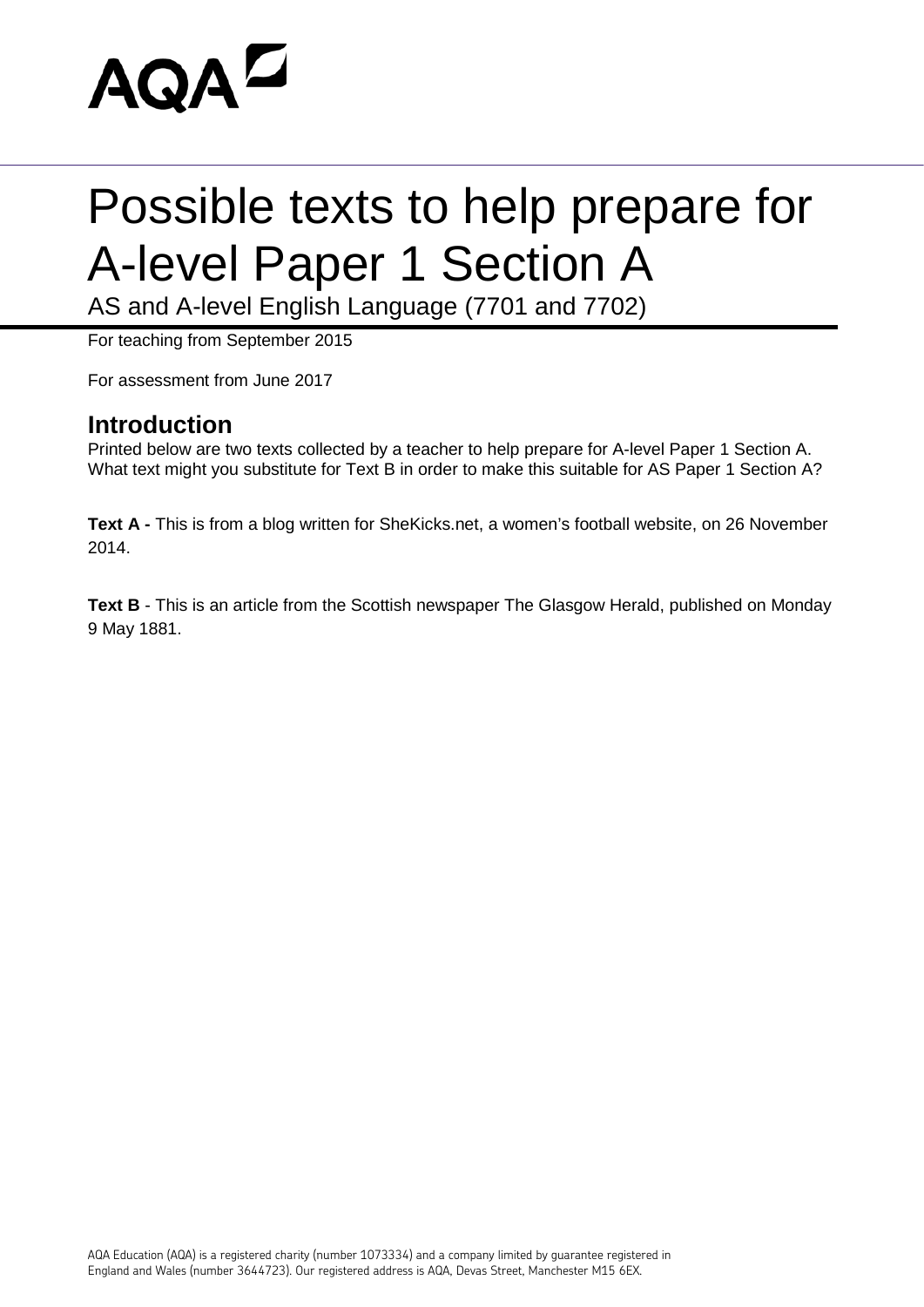# AQAL

**Text A** 



Ireland's Stephanie Roche signs for **Houston Dash** 

THE MAN PLANE WAS ALLEGED.

# **Girl and Girls Mini Soccer tournaments**

**NEWSLETTER 22 LOG IN** SITE SEARCH

#### HOME NEWS FLOG FIXTURES & RESULTS ON THE FIELD OFF THE FIELD COMMUNITY SHOP FRIENDS OF SK CONTACT US

### **Latest Stories**



#### Added 26th November 2014, 19:48 in Fan's WWC2015 FLOGS

## England v Germany: Fan's Blog 2

The Lionesses played at the new Wembley for the first time, against a top side - what an amazing event to be at, writes **NATALIE CLARKE.** 

This was the first time I've ever been to Wembley... When I first took to my seat I couldn't guite believe how small the pitch looked, I thought it would be humongous! That was my first initial thought- ha ha. With the stands filling up I was also surprised, yet impressed with the number of men which had come out to watch England Women play. It just gave me a sense of feeling that women's football in the UK really is on the up! As for the atmosphere, it succeeded my expectations- with a band in the crowd playing all sorts of instruments including the drums and trumpets gave a familiar feeling of being at a men's national game. With people singing/ chanting along to the band and of course cheering on England really added to the atmosphere! What an amazing even to be at!



For me I thought that all the England players found it hard to perform to their maximum ability because of the opposition they were up against. No one really had the chance to stand out because Germany were onto them in seconds. Germany are better than England in many ways- you can see that Germany possess a must win attitude, they are stronger, quicker and fitter

July 12-18 2015 Gothenburg Sweden







Do you use our **Fixtures & Results** section (not just the news pages) on our website?

Please select from the below choices...



and other leagues.

#### No. I use The FA's Full Time website

#### as a whole.

Too many times England were getting pushed off the ball or beat to the ball. Their body types seemed to be similar; they all had real broad shoulders! Germany's passes were virtually perfect every time and it seemed as though they were one step ahead of the game. Of course England's passes were not good enough, in terms of precision, many times the ball would go into the path of the Germans which then aided them to counter attack.

The Germans were very intelligent players, they knew who the threats were and rarely gave them time to play. I noticed that when Lianne Sanderson was in possession of the

ball, two players would press her and stopped her many times from creating anything. They also did this with Fara Williams, as a holding midfielder she tends to dictate play and releases the ball into the path of the attacking players in front of her. I also thought Captain Steph Houghton was solid at the back, dealing with forward Celia Sasic and distributing some faultless passes in transition play.

I didn't even realise it was there!

Although England improved their game in the second half, with conceding no goals and appearing more fearless it still was not good enough if they are going to compete with the best nations in the world! Now England know they have a lot to learn from the match, they have not been tested at this standard at all throughout the WC qualifiers with thrashing teams into double figures! Mark Sampson is an exceptional coach/manager in which I believe will get the best out of the girls and hopefully success at the World Cup in Canada this summer!

Bring on more friendlies against top class opposition, I say!!

Follow Natalie on twitter: @natclarkey

AQA Education (AQA) is a registered charity (number 1073334) and a company limited by guarantee registered in England and Wales (number 3644723). Our registered address is AQA, Devas Street, Manchester M15 6EX.